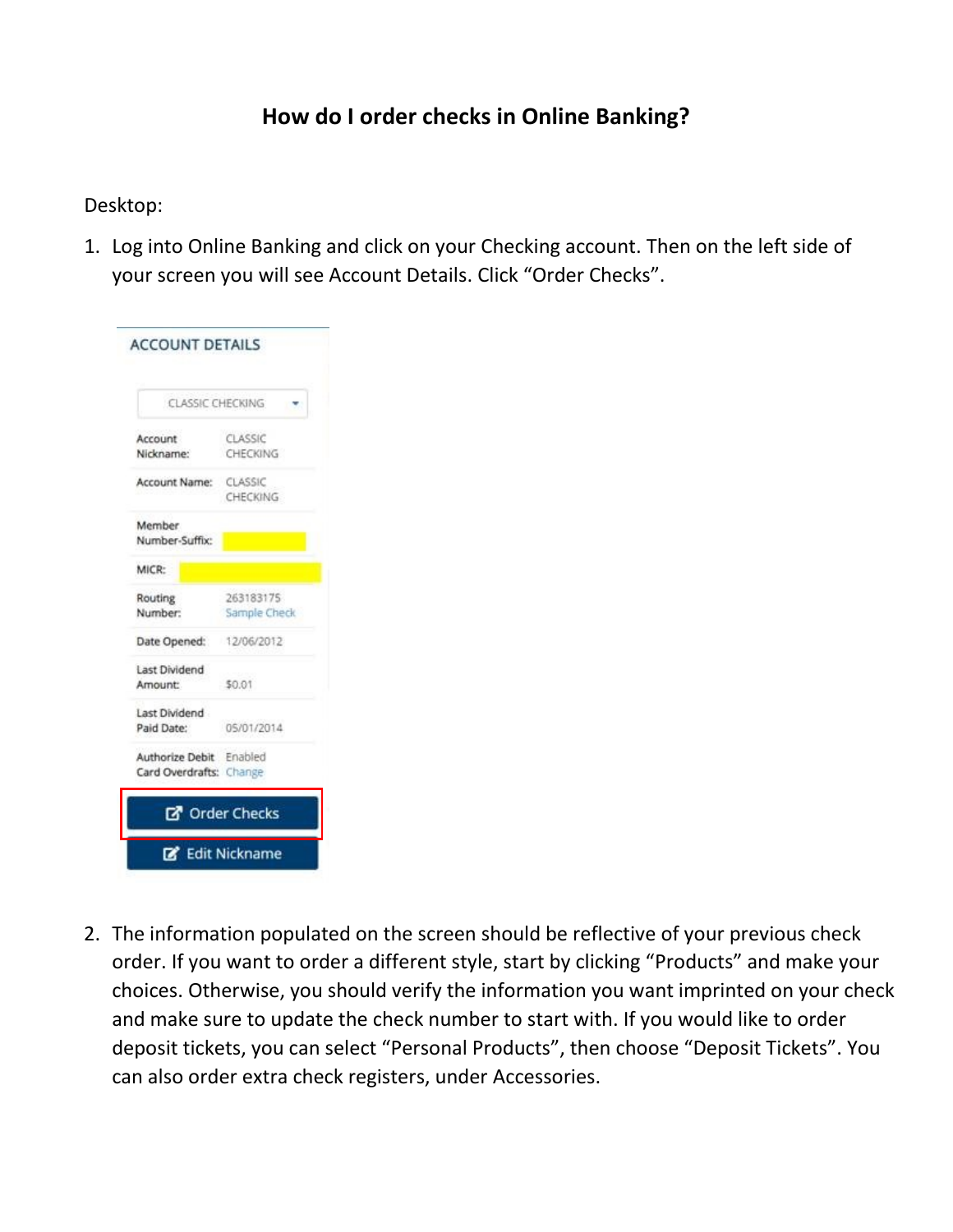Mobile App:

- 1. Log into Online Banking and tap the hamburger menu in the top right corner.
- 2. Select "Accounts", "Account Activity" and scroll past the Account History down to Account Details. Choose your Checking Account from the drop-down. Then tap "Order Checks".

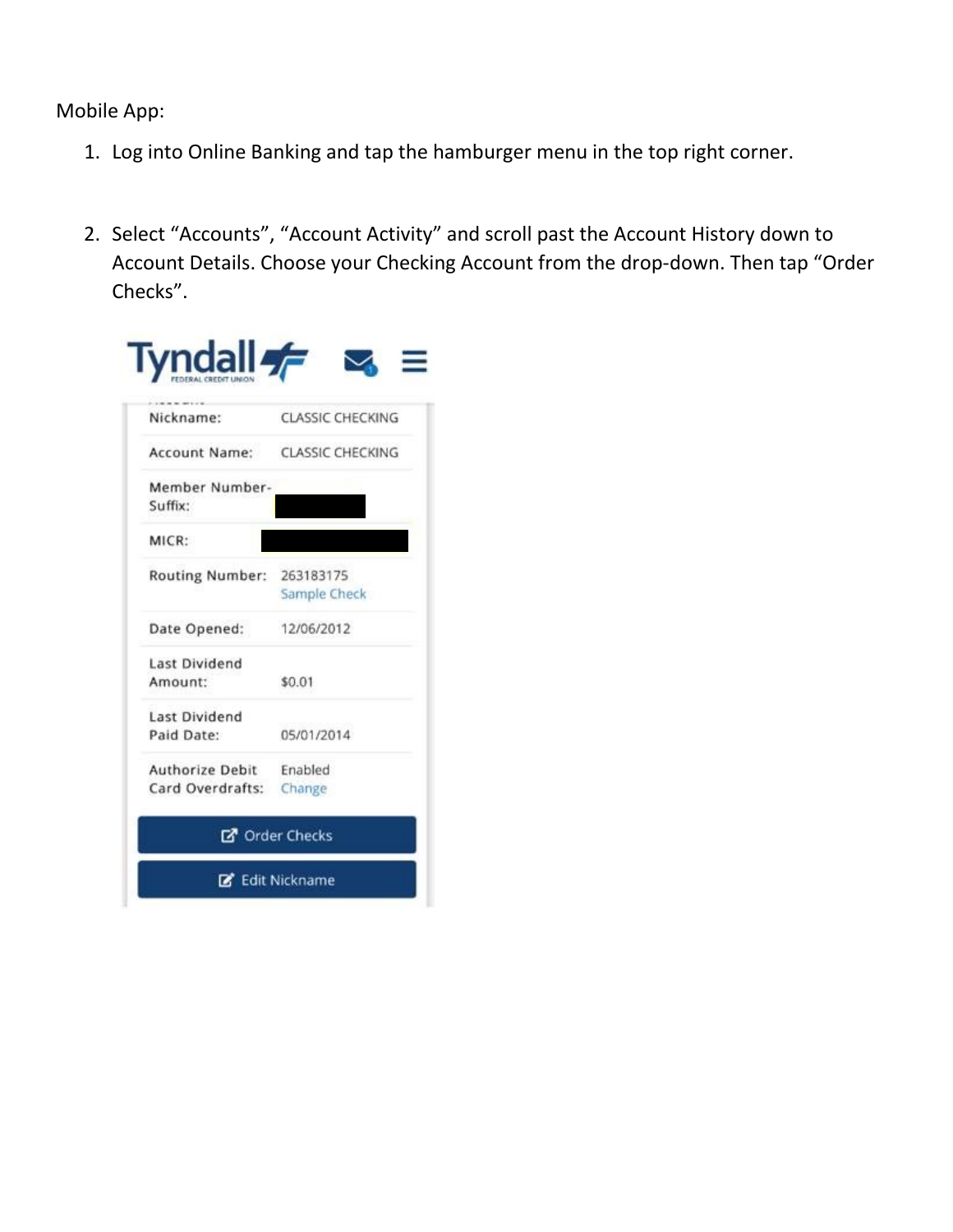3. Verify the information you want imprinted on your check and make sure to update the check number to start with. If you would like to order deposit tickets, you can select "Personal Products", then choose "Deposit Tickets". You can also order extra check registers, under Accessories.

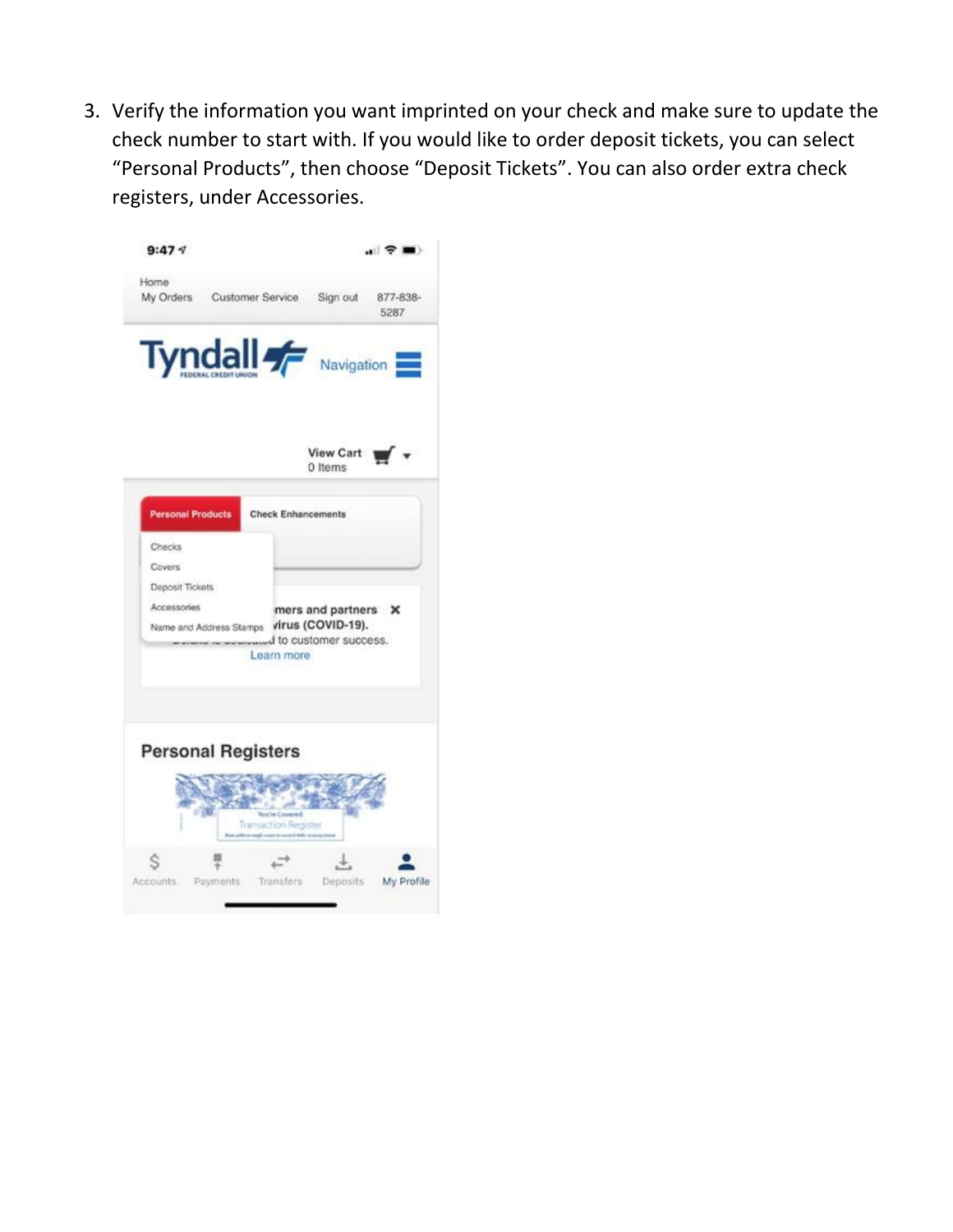#### Check Register Order Info: Under Accessories